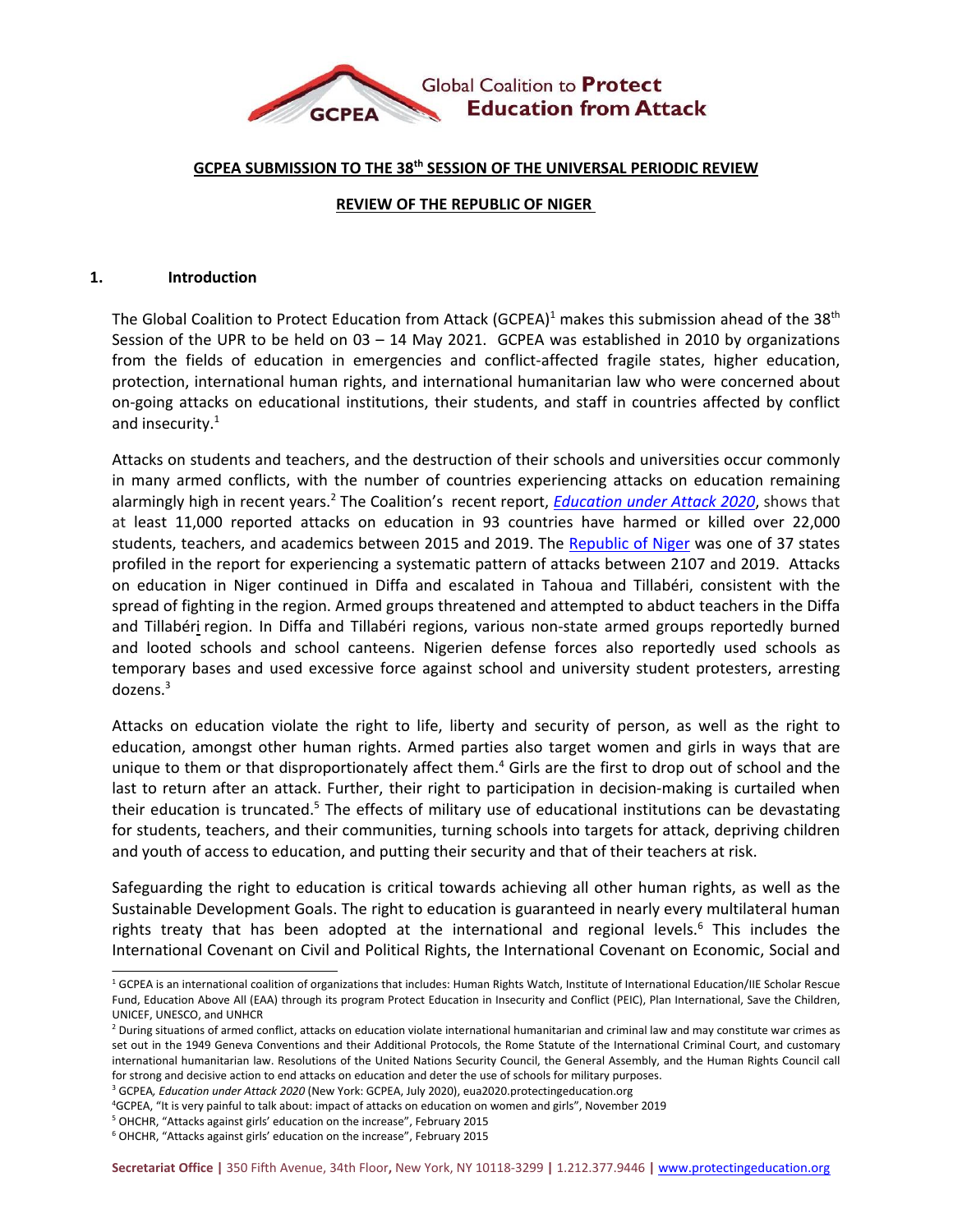

Cultural Rights, and the Convention on the Rights of the Child – to which the Republic of Niger is <sup>a</sup> State Party to. More than one-half of all UN [members](https://ssd.protectingeducation.org/endorsement/) (105 states), including the Republic of Niger have further committed to protect students, teachers, schools, and universities from attacks through the [Safe](http://www.protectingeducation.org/sites/default/files/documents/safe_schools_declaration-final.pdf) Schools [Declaration.](http://www.protectingeducation.org/sites/default/files/documents/safe_schools_declaration-final.pdf) By endorsing the Declaration, the Republic of Niger has committed to use the *Guidelines for [Protecting](http://protectingeducation.org/sites/default/files/documents/guidelines_en.pdf) Schools and Universities from Military Use during Armed Conflict*. There is growing concern that Covid- 19 is exacerbating existing vulnerabilities, with the twin threats of attacks and the pandemic further reducing the ability of students and teachers to learn and teach and adding urgency to the need to implement the Safe Schools Declaration. It also remains critical that students who previously ended their studies due to attacks, are included in plans for returning back to school.

## **2. Attacks on Education in the Republic of Niger**

## *Attacks on schools*

Between 2017 and 2019, GCPEA identified at least 50 reported incidents of attacks on schools in Niger. Attacks on schools increased over the reporting period, consistent with the spread of fighting and attacks by armed groups into western Niger and increased Boko Haram activity in 2018 and 2019. Armed groups most frequently looted or burned schools, though GCPEA also identified the use of explosives to conduct attacks<sup>7</sup>.

## *Attacks on school students, teachers, and other education personnel*

During the 2017-2019 period, GCPEA collected at least 13 reported incidents of attacks on school students, teachers, and other education personnel. Armed groups threatened and attempted to abduct teachers in the Tillabéri region. They threatened teachers for using the secular state curriculum, producing <sup>a</sup> chilling effect that led to thousands of school closures in Niger and the region at large. GCPEA also collated incidents of excessive use of by police or security forces against student protesters, with dozens arrested. 8

#### *Military use of schools and universities*

During the 2017-2019 reporting period, GCPEA collected two reported incidents of military use of schools and universities, as well as anecdotal evidence that suggested the use of schools as campgrounds or temporary bases by state security forces. Nigerien defense forces also reportedly used schools as temporary bases. 9

#### *Attacks on higher education*

Between 2017 and 2019, GCPEA identified three reported incidents of attacks on higher education students and staff. In two incidents, police used excessive force against university students involved in campus protests. A third attack involved an alleged armed group targeting a university research team.<sup>10</sup>

#### *Attacks on education in the current context of COVID-19*

<sup>7</sup> GCPEA*, Education under Attack 2020* (New York: GCPEA, July 2020), eua2020.protectingeducation.org.

<sup>8</sup> GCPEA*, Education under Attack 2020* (New York: GCPEA, July 2020), eua2020.protectingeducation.org.

<sup>&</sup>lt;sup>9</sup> GCPEA, Education under Attack 2020 (New York: GCPEA, July 2020), eua2020.protectingeducation.org.

<sup>10</sup> GCPEA, *Education under Attack 2020* (New York: GCPEA, July 2020), eua2020.protectingeducation.org.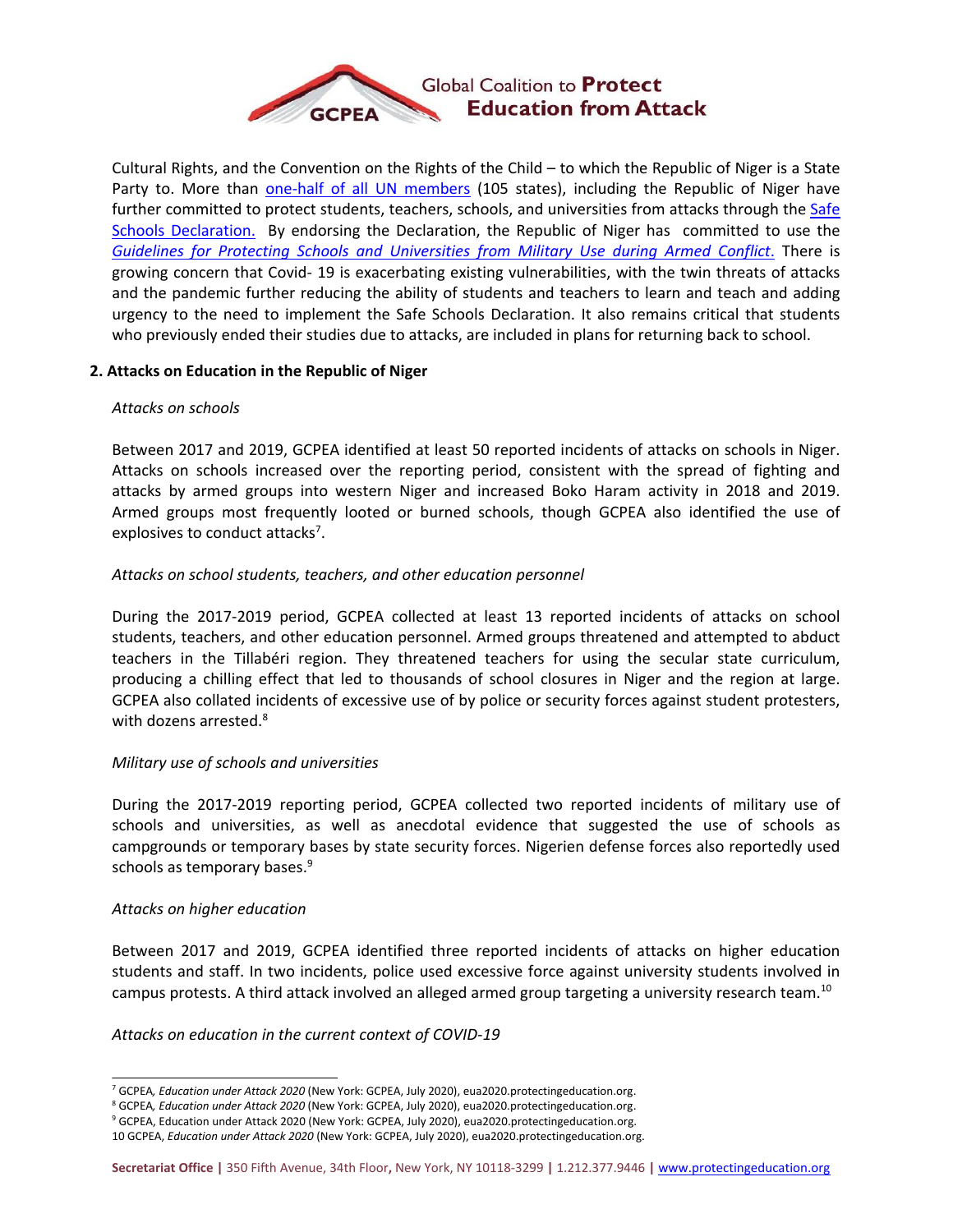

Niger and other countries in the Central Sahel, including Burkina Faso and Mali are confronting unprecedented levels of conflict, displacement, and humanitarian needs exacerbated by the Covid-19 pandemic 11 . GCPEA'<sup>s</sup> recent paper on *[Supporting](https://protectingeducation.org/wp-content/uploads/Central-Sahel-Paper-English.pdf) Safe Education in the Central Sahel* outlines the trend of attacks and threats of attacks against schools, universities, their students and staff, the devastating effects that these attacks are having in the Sahel region, and the need to adopt <sup>a</sup> strategy for safeguarding safe education to achieve economic and social development goals in the region. Emerging evidence suggests that attacks resumed as schools began to reopen in June 2020 in the Central Sahel. In Niger, the UN reported that armed group members threatened two secondary schools in Tillabéri region only two weeks after schools reopened on June 1, 2020; these threats led to the schools' immediate closures. In response, the regional Department of Education moved 80 affected secondary students to <sup>a</sup> secure area to study and take final exams.<sup>12</sup>

Urgent action is needed to protect against attacks on education, including by continuing, and strengthening implementation of the Declaration, taking into account the particular ways in which women and girls are uniquely impacted by attacks on education.

# *Positive developments and good practice*

The Government of Niger has taken important steps towards protecting education by endorsing the Safe Schools [Declaration,](https://www.regjeringen.no/globalassets/departementene/ud/vedlegg/utvikling/safe_schools_declaration.pdf) <sup>a</sup> political commitment to better protect education during armed conflict. As part of the government'<sup>s</sup> commitment to domesticate the Safe Schools Declaration, <sup>a</sup> Safe Schools Working Group was set up to advance implementation. Further, <sup>a</sup> National Action Plan for the implementation of the Safe Schools Declaration is currently being finalized. At the global level the Republic of Niger convened the UN Security Council Open Debate on Children and Armed Conflict: Attacks against Schools as <sup>a</sup> Grave Violation of Children'<sup>s</sup> Rights on 10 September 2020. As <sup>a</sup> key outcome document, the Republic of Niger championed the first landmark United Nations [Security](https://news.un.org/en/story/2020/09/1072102) Council Presidential [Statement,](https://news.un.org/en/story/2020/09/1072102) focused on attacks on schools as <sup>a</sup> grave violation of children'<sup>s</sup> rights.

# 3. **UPR Recommendations for the Government of Niger**:

Urgent action is needed to protect against attacks on education, including by continuing, strengthening and supporting implementation of the Declaration, taking into account the particular ways in which women and girls<sup>13</sup> are uniquely impacted by attacks on education. Recommendations for the Government of Niger include:

- $\blacksquare$  **Finalize the National Action Plan for implementation of the Safe Schools Declaration**, and ensure that the plan includes the protection of women and girls;
- Г **Effectively, impartially and transparently investigate alleged violations** of applicable national and international law, **appropriately prosecute perpetrators**—from both state forces and nonstate armed groups, and ensure that cases of attacks on educational facilities, students, and teachers are brought to existing national courts or establish ad hoc mechanisms to address such

<sup>&</sup>lt;sup>11</sup> OCHA, "Overview of Humanitarian Needs and Requirements Sahel Crisis," May 2020, cited in GCPEA, "Supporting Safe Education in the Central Sahel"

<sup>12</sup> OCHA, "West and Central Africa: Weekly Regional Humanitarian Snapshot (23 – 29 June 2020), July 2, 2020

<sup>13</sup> Priority actions to address the specific impact of attacks on women and girls can be found in GCPEA'<sup>s</sup> report *"It is Very [Painful](http://protectingeducation.org/wp-content/uploads/documents/documents_impact_of_attacks_on_education_nov_2019_lowres_webspreads.pdf) to Talk About": The Impact of Attacks on [Education](http://protectingeducation.org/wp-content/uploads/documents/documents_impact_of_attacks_on_education_nov_2019_lowres_webspreads.pdf) on Women and Girls".*